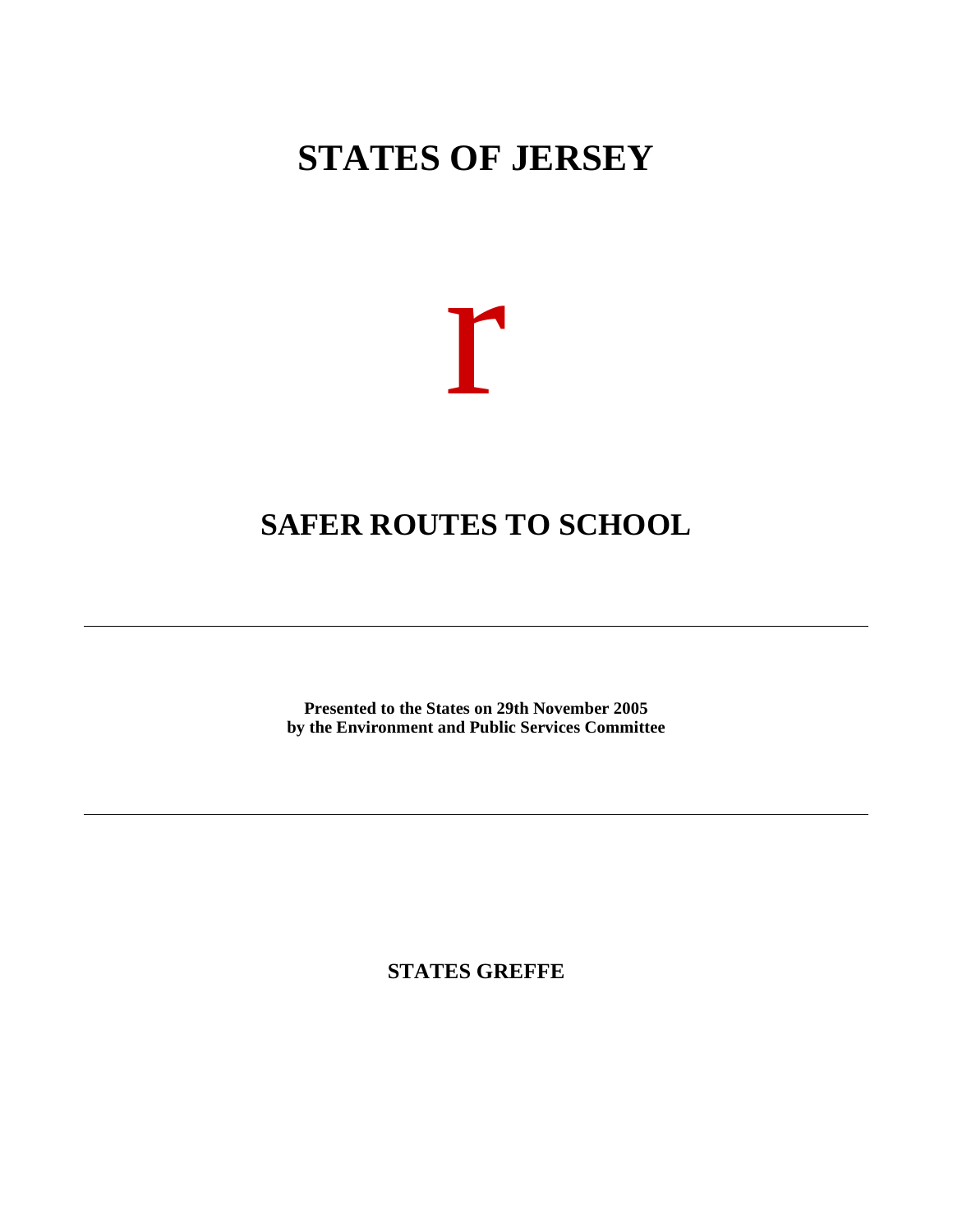#### **REPORT**

### **Background**

Safer routes to school projects (SRTS) aim to reverse the trend toward car use for the school journey and to encourage more children to walk and cycle to school. This is done by making changes to the local infrastructure, principally by reducing traffic speeds and volumes and re-allocating road space; but also by providing safer means of travel to and from school and by raising awareness of transport, sustainability and health. SRTS projects are co-operative ventures between Island and Parish Authorities, school staff and students, parents and local residents.

There are many benefits from the setting up of SRTS schemes –

- To reduce traffic congestion and pollution.
- To improve safety.
- To benefit our children's health.
- To encourage children's confidence and independence.
- To reduce parental time escorting children.

#### **History of the Group**

Deputy Scott-Warren, as a member of the Public Services Committee and the Health and Social Services Committee, was given responsibility for setting up a safer routes to school group in 2000. The Group now fulfil the commitments made in policy TT12 of the Island Plan 2002 and the Sustainable Transport Policy. Support has been received from past and present Environment and Public Services Committees, Health Promotion, Education, Sport and Culture Committees and the Home Affairs Committees. Officers representing these Committees were appointed to help move the scheme forward.

Initially the Group gathered information on other similar schemes around the United Kingdom to gain a greater understanding of the aims of similar schemes, lessons learnt from the U.K. experience and how best to proceed for the benefit of the Island. Aims and objectives were agreed by the Group.

During the developmental stage of the group, several safety issues were raised by local schools that the members became involved in addressing, such as the speed of traffic at Plat Douet School, school bus parking and exiting problems at JCG and pedestrian crossing issues at Grainville and Haute Vallée schools.

#### **Development of the Pilot scheme**

With the assistance of the President of Finance and Economics, the Public Services Committee was allowed to use £250k from its Car Park Trading Fund to develop initiatives in Sustainable Transport. Environment and Public Services became the lead committee to facilitate a pilot project. £50k of this was allocated to a Safer Routes to School project. At this point the Group was joined by a traffic engineer with U.K. experience of SRTS projects.

The Group was invited to present the concept of SRTS to a primary Head-teachers' meeting. Following this meeting, a questionnaire was sent to all primary Heads asking whether any schools were interested in being considered for the pilot scheme. Seven schools expressed an interest and provided information on the type of project they believed was needed for their school.

A period of intense research was carried out by the Group to determine the most suitable project to pursue. From this process St. Martin's School was chosen as the pilot project.

At this point an engineering plan was developed and a full consultation process was rigorously carried out involving the school, pupils, parents, local residents, Parish Authorities, local businesses, Connex and the emergency services.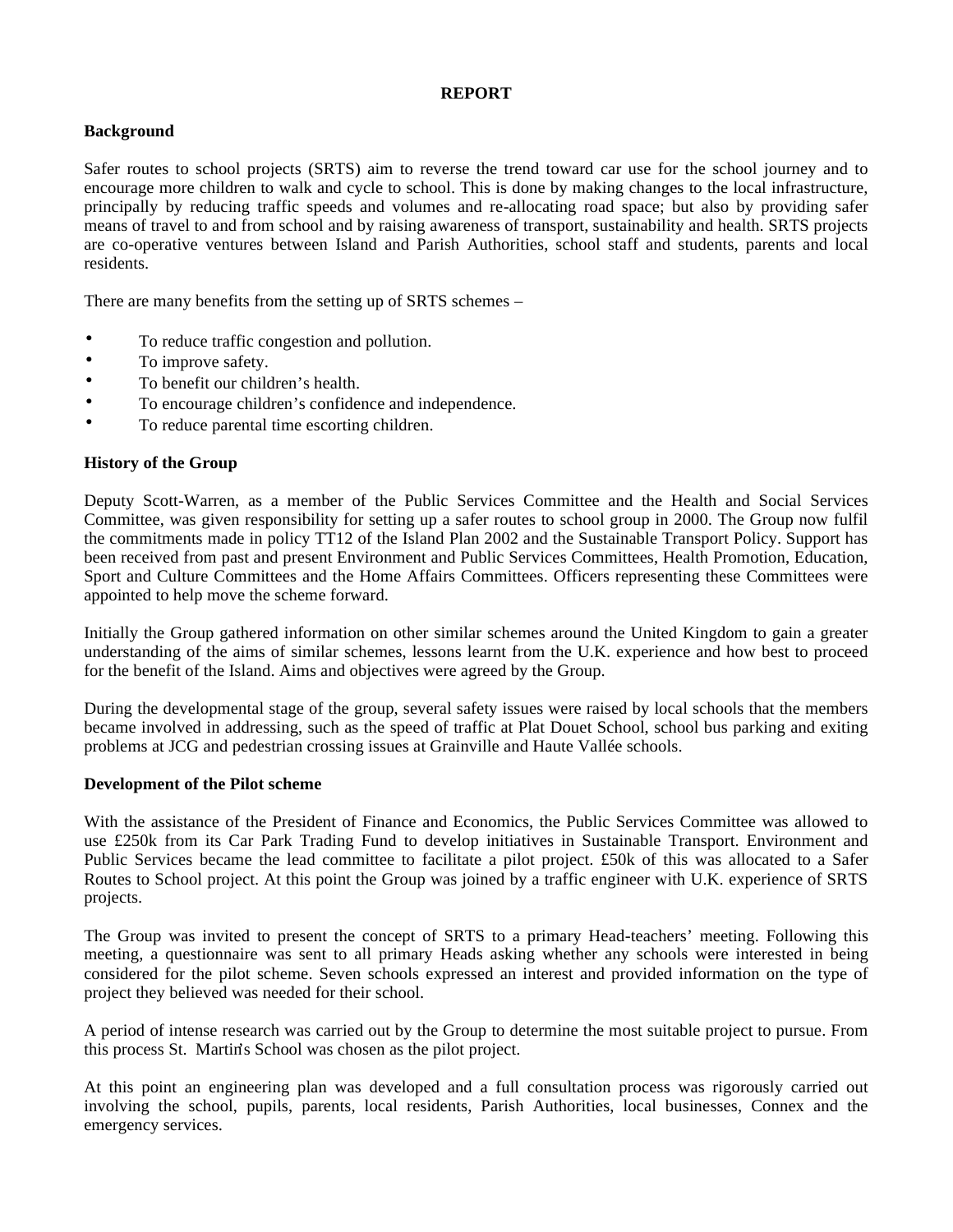In April 2004 the Environment and Public Services Committee was presented with the plans. The Committee approved the working group's recommendation to go ahead with the St. Martin's scheme subject to some parking issues being resolved with the Parish.

Final approval for the scheme was given by the Committee on 15th July 2004. Works commenced at the start of the school summer holidays to cause as little inconvenience as possible to the local community. An official launch of the scheme was held in September 2004.

#### **Outcomes of the pilot project**

In September 2004 (shortly after the launch of the scheme) a check on speeds was conducted by PSD engineers (see Appendix 1) that showed reductions in speed of 7mph for eastbound traffic and 4mph for westbound traffic. In September 2005 another speed check was carried out which showed only a very small (2%) increase in speed over 12 months. Traffic speeds were therefore still significantly lower than speeds measured before the scheme was implemented.

Regular road safety input has been provided by the Road Safety Officer to school pupils before and since the completion of works. It has been noted that even during the cold winter weather increased numbers of pupils and their parents are now using the facilities and walking to school. Additional support is being provided to the school by the RSO. A pedestrian training scheme (Kerbcraft), where volunteer parents are receiving training to go into school and provide practical training to Year 3 pupils to encourage more pupils to use the scheme. Cycling proficiency courses will begin as the warmer weather approaches when older children may express an interest to ride to school.

Connex have agreed to plan their timetable to enable children to use the bus service to and from school, something that would appear to be receiving much parental support.

Additionally, most residents are very supportive of the scheme and are now seen using the new facilities. Their usage of the scheme is expected to increase once new car parking facilities are completed by the Parish.

#### **The future**

The group has received requests from several other schools for new projects to be considered now that the benefits of these schemes are becoming more obvious. Concern has been expressed to the group regarding the number of new housing developments near schools and the need for more SRTS schemes to ensure child road safety. A representation has also been received regarding the completion of a cycling network that would connect St. Peter's Village with Les Quennevais providing an off-road route between St. Peter's Village and Les Quennevais School. It is acknowledged that not all schemes need to be of the size of the St. Martin's School project in order to make a significant impact on the school community and local residents. Often other arrangements such as improved school bus pick-up and drop-off timings, or the introduction of a walking bus, can achieve a great deal at very little cost to the taxpayer. However significant funds will need to be identified and allocated in order to drive forward with this type of worthwhile community project. Developing more safe routes to schools is one of the measures identified in the Environment and Public Services Committee's Sustainable Travel and Transport Plan Draft Framework "Turning Travel Around". Subject to the States approving P.174/2005, a programme of safer routes to schools projects will be identified and implemented within the first 5 years of the Plan.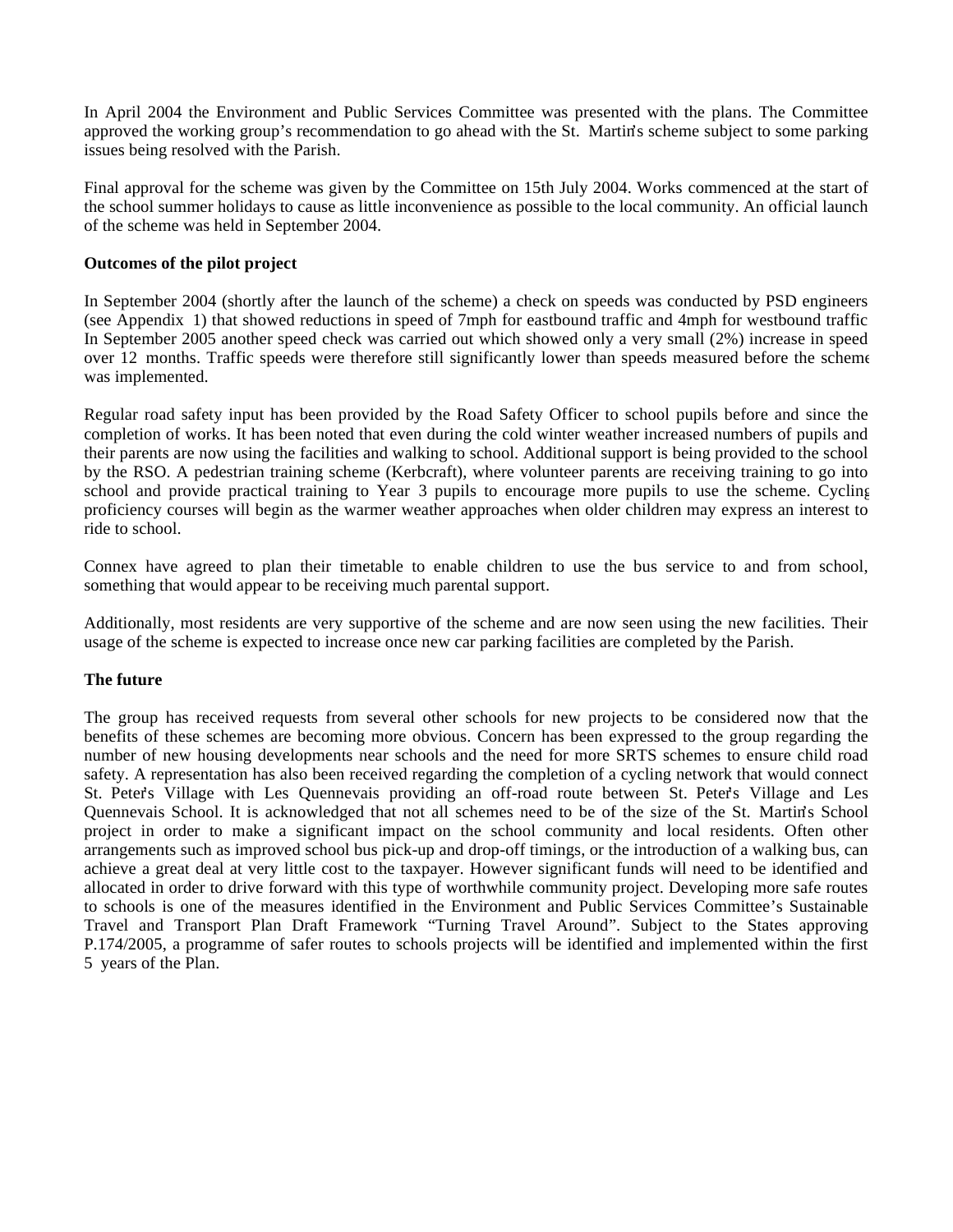